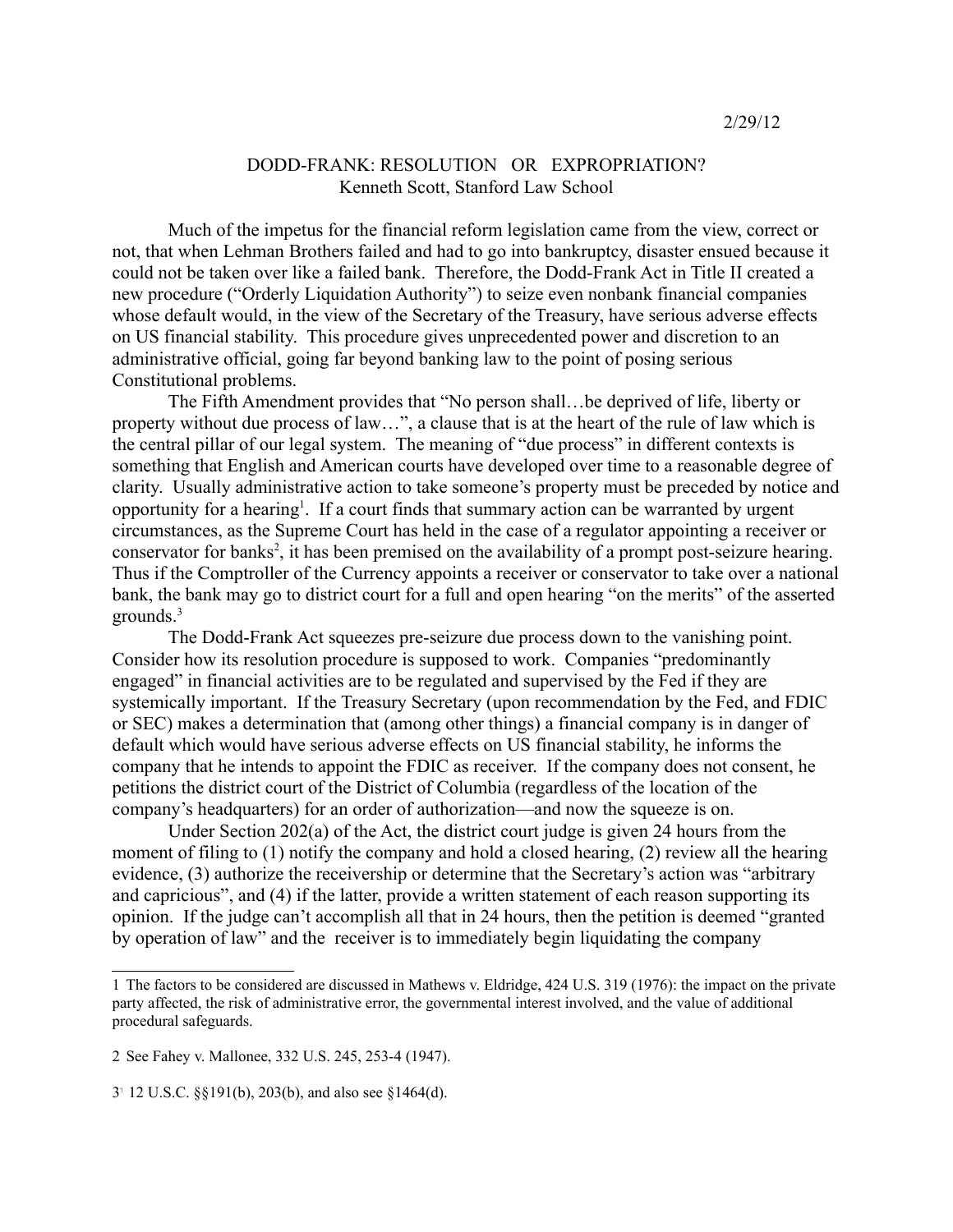(reorganization is prohibited by §214). The decision and liquidation is not subject to any stay or injunction during the exclusive avenue of review: an appeal to the DC Circuit Court of Appeals or Supreme Court, whose scope of review is likewise limited to whether the Secretary's determination was arbitrary and capricious.

How would this work in practice? A financial company covered by the Act is by definition a large and complex institution, probably with hundreds of billions of dollars in assets. A large portion of those assets would consist of corporate or hedge fund loans, derivatives contracts, complex securities and other financial contracts—much of them illiquid and thinly traded at best. That makes their valuation difficult and judgmental, as the argument over collateral<sup>4</sup> between AIG and Goldman Sachs in January 2008 vividly illustrated. The key determination by the Secretary is that the financial company is in danger of default. If a company has assets less than its obligations, or is unable to pay its obligations in the normal course of business, or is likely to incur losses that will deplete substantially all of its capital, then it meets the definition of "default".<sup>5</sup> Asset valuations are likely to be at the heart of any dispute, and they will not be clear cut.

Judicial review of administrative actions is a central safeguard against both error and abuse of power. Here the judicial hearing before the seizure is designedly just about meaningless. Suppose the Secretary takes his action at the close of a business day, as has become customary in banking. He files with the petition an extensive set of documents prepared by the Fed and FDIC or SEC for their recommendations and by Treasury staff for his determinations. By the next morning the company has to have received and analyzed them, prepared its own counter valuations of thousands of securities, and hurriedly presented them at the hearing. That afternoon the judge can review voluminous fillings, arrive at reasoned conclusions and findings, and write an explanatory opinion of a denial in a couple of hours, or give up and simply rule that with so much paper work no action can possibly be arbitrary, or just let the clock run out at 5 o'clock instead of serving as a rubber stamp.<sup>6</sup>

What about post-seizure judicial review, as some emergency circumstances can justify? The reviewing courts are limited to the same truncated and one-sided record and a dilemma as to any real relief. Though they can take more time, they are prohibited from issuing any stays, and liquidation is meanwhile mandated to be proceeding apace. And even if somehow a final ruling were in the company's favor, irreparable damage would already have occurred. Nor could the company simply sue the United States for monetary compensation for a due process violation—it would likely claim sovereign immunity.<sup>7</sup>

4 See http://www2.goldmansachs.com/our-firm/on-the-issues/valuation-pricing-doc.pdf

 $5^{\circ}$  §202(c)(4).

6- The Supreme Court has recognized, but did not have to reach, the due process question of "whether the time is so short that it deprives litigants of a meaningful opportunity to be heard…" Miller v. French, 530 U.S. 327, 350 (2000). Justice Souter in a separate opinion suggested that providing insufficient time for a court to make a determination could raise "a serious question whether Congress has in practical terms assumed the judicial function." Id. at 352.

7- There is apparently no Tucker Act damage remedy for violations of Fifth Amendment due process: Scheafnocker v. C.I.R. 642 F.3d 426, 434 (3d Cir. 2011); Smith v. U.S., 51 Fed. Cl. 36, 38 (2001). Perhaps a "takings" claim could be maintained, but it would face the assertion that Congress had excluded that remedy, by providing an exclusive avenue of appeal from a "final" decision.  $\S 202(a)(1)(B)$ . Nor would there be a likely remedy under the Federal Tort Claims Act. See U.S. v. Gaubert, 499 U.S. 319 (1991). The Act contains an exception for "discretionary functions", even if the discretion is abused. 28 U.S.C. §2680(a).